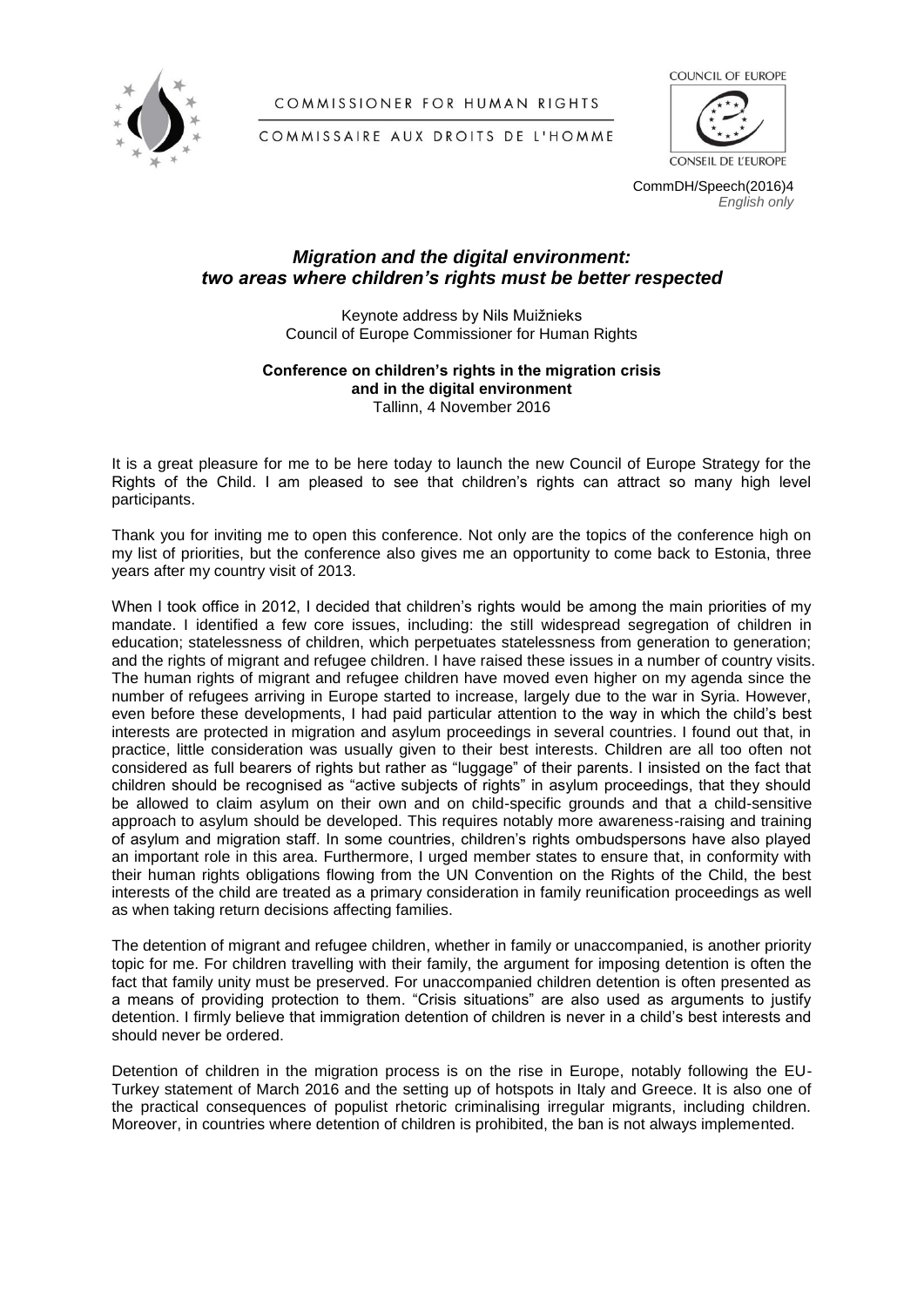Detention has long-standing harmful effects on the physical and psychological health of children, as also underlined by the European Court of Human Rights. Detention conditions can amount to inhuman and degrading treatment: children can be detained together with adults and ill-treated; they are sometimes not provided with basic health care, they are deprived of contacts with relatives and lack access to education. In many places, they are not provided with a guardian, legal representation and they lack information about their situation and existing legal remedies.

Yet, alternatives to detention exist. I have visited places where families with children are accommodated outside closed detention centres. I could see that in these facilities the living conditions were much more respectful of the rights of the child. I was also informed that such options are sometimes less costly for states than detention. Moreover, they help better prepare subsequent steps in the life of children, whether they will stay in the host country or are returned to their country of origin. I believe that more efforts should be invested in developing sustainable and human rightscompliant alternatives rather than increasing the number of detention places.

The right of the child to a nationality is another right that is under threat for children in the migration process. Statelessness can arise as a result of laws of countries of origin that deprive those staying abroad for a certain period of time of their nationality. Some countries, such as Syria, also forbid women to transmit nationality to their child. Children born or found at sea are at particularly high risk of statelessness. Measures should therefore urgently be taken in countries of refuge or those of transit to prevent a generation of refugee children from being stateless.

The last issue I would like to highlight is the need for better integration policies. It is high time we drew lessons from past failed integration policies. I have issued earlier this year a short paper on the main elements that should be part of any integration policy.

Among these, I have stressed the need for easier access to family reunification. It is a key integration tool. Moreover, for refugees, it is a legal and safe alternative to risky travel to Europe with the help of smugglers.

Another key factor of integration is education. The lack of reform of education systems so as to meet the needs of diverse groups of children, including migrants, has been one of the greatest weaknesses of past integration policies. All too often, existing systems have produced segregation and have resulted in children with immigrant background being left behind. I strongly believe that governments should seriously consider reforming education system so as to move towards inclusive education, ie education systems that are capable of meeting the diverse needs of children, be they of immigrant or minority background, or children with disabilities. Inclusion is good for everyone, not only for children with specific needs. It favours interaction of different groups of children, and different communities, and contributes to reducing social exclusion. This, however, requires a mental shift from seeing children as the problem to eliminating obstacles that hinder equal participation of all children in education. This is a remarkable challenge for states, educators, school administrations and parents. Nonetheless, it is an indispensable step if we want to avoid repeating mistakes of the past and perpetuating exclusion.

Let me now turn to the second focus of the conference: children's rights in the digital environment.

In a recent Human Rights Comment on violence against children, I highlighted that the digital environment was an increasingly risky space for children, where they could be confronted with illegal and harmful content, including racist and violent contents, pornography or sites inciting substance abuse, suicide and other forms of self-harm. They can also be recruited by terrorist organisations, traffickers, or become victims of sexual predators. The Lanzarote Committee, in charge of monitoring the implementation of the Council of Europe Convention on sexual abuse and sexual exploitation of children, recently issued a [call](https://rm.coe.int/CoERMPublicCommonSearchServices/DisplayDCTMContent?documentId=090000168066cffa) to member states to identify and remove web addresses that explicitly advertise or promote child sexual abuse material and images. I am also worried by the growing problem of cyber-bullying, which can turn children into victims or perpetrators. While bullying is not a new issue, it is greatly amplified by the use of social media. It sometimes has tragic consequences, such as children committing suicide.

Lastly, children's right to protection of privacy is threatened by the way they use social media. Teenagers tend to post extensive personal information and photos on social media, which will remain